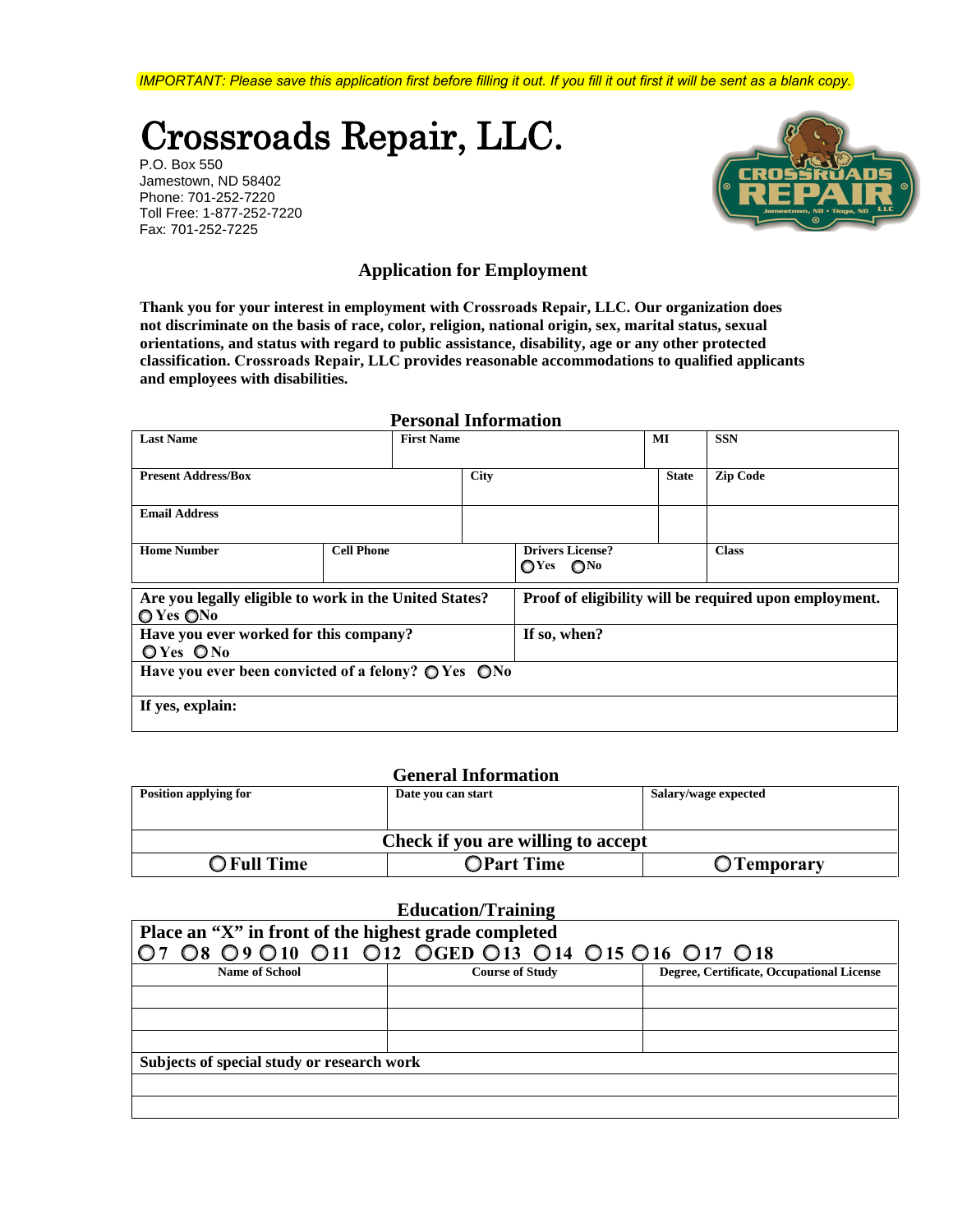| Special Skills/abilities/certificates/license(s)/equipment/software operated |  |  |
|------------------------------------------------------------------------------|--|--|
|                                                                              |  |  |
|                                                                              |  |  |
|                                                                              |  |  |
| List any other qualifications which should be considered                     |  |  |
|                                                                              |  |  |
|                                                                              |  |  |
|                                                                              |  |  |
|                                                                              |  |  |
|                                                                              |  |  |
|                                                                              |  |  |

| <b>Military Information</b>                                      |  |  |
|------------------------------------------------------------------|--|--|
| Are you a veteran? $\bigcirc$ Yes $\bigcirc$ No<br><b>Branch</b> |  |  |
| Dates of Service From                                            |  |  |

# **Please Complete the Work History Section Starting With Your Present or Most Recent Job**

| Are you presently employed? $\bigcirc$ Yes $\bigcirc$ No | If yes, may we contact your present employer? $\bigcirc$ Yes $\bigcirc$ No |                            |
|----------------------------------------------------------|----------------------------------------------------------------------------|----------------------------|
| Company                                                  | <b>City</b>                                                                | <b>State</b>               |
| <b>Job Title</b>                                         | <b>Hours Worked Per Week</b>                                               |                            |
| List of specific tasks completed on the job.             | <b>Machines/Equipment You Have Operated</b>                                |                            |
|                                                          |                                                                            |                            |
|                                                          |                                                                            |                            |
|                                                          |                                                                            |                            |
|                                                          |                                                                            |                            |
| <b>Date Started</b>                                      |                                                                            | <b>Reason for Leaving:</b> |
| <b>Date Ended</b>                                        | Wage<br>\$<br>per                                                          |                            |

| Company                                      | <b>City</b>                                 |                            | <b>State</b> |
|----------------------------------------------|---------------------------------------------|----------------------------|--------------|
| <b>Job Title</b>                             | <b>Hours Worked Per Week</b>                |                            |              |
| List of specific tasks completed on the job. | <b>Machines/Equipment You Have Operated</b> |                            |              |
|                                              |                                             |                            |              |
|                                              |                                             |                            |              |
|                                              |                                             |                            |              |
|                                              |                                             |                            |              |
| <b>Date Started</b>                          |                                             | <b>Reason for Leaving:</b> |              |
|                                              | Φ.                                          |                            |              |
|                                              | <b>Wage</b><br>per                          |                            |              |

| Company                                      | City                                        | <b>State</b> |
|----------------------------------------------|---------------------------------------------|--------------|
| <b>Job Title</b>                             | <b>Hours Worked Per Week</b>                |              |
| List of specific tasks completed on the job. | <b>Machines/Equipment You Have Operated</b> |              |